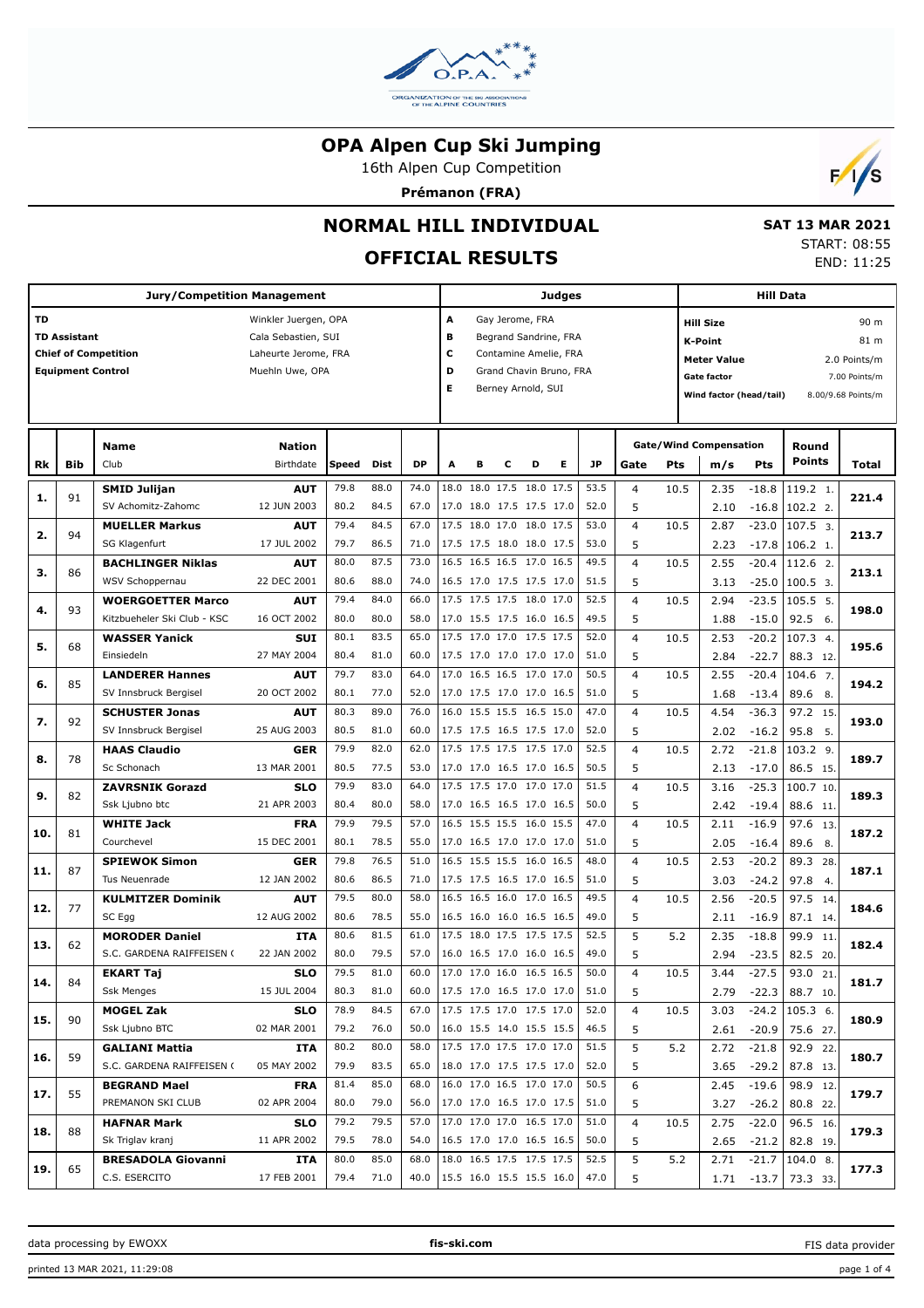

16th Alpen Cup Competition

**Prémanon (FRA)**



### **NORMAL HILL INDIVIDUAL**

### **OFFICIAL RESULTS**

 **SAT 13 MAR 2021** START: 08:55 END: 11:25

|     |     |                                     |                           |              |              |              |   |   |                                                      |   |   |              | END: II:25                   |      |                               |                    |                      |     |       |
|-----|-----|-------------------------------------|---------------------------|--------------|--------------|--------------|---|---|------------------------------------------------------|---|---|--------------|------------------------------|------|-------------------------------|--------------------|----------------------|-----|-------|
|     |     | Name                                | <b>Nation</b>             |              |              |              |   |   |                                                      |   |   |              |                              |      | <b>Gate/Wind Compensation</b> |                    | Round                |     |       |
| Rk  | Bib | Club                                | Birthdate                 | Speed        | Dist         | <b>DP</b>    | A | в | c                                                    | D | Е | <b>JP</b>    | Gate                         | Pts  | m/s                           | Pts                | <b>Points</b>        |     | Total |
|     |     | <b>BARTOLJ Maksim</b>               | <b>SLO</b>                | 80.0         | 79.0         | 56.0         |   |   | 16.0 16.0 16.5 16.0 16.5                             |   |   | 48.5         | $\overline{4}$               | 10.5 | 2.32                          | $-18.6$            | 96.4 17.             |     |       |
| 20. | 71  | Ssk Ilirija                         | 01 MAY 2003               | 79.8         | 80.0         | 58.0         |   |   | 16.5 16.5 16.5 17.0 17.0                             |   |   | 50.0         | 5                            |      | 3.46                          | $-27.7$            | 80.3 23.             |     | 176.7 |
|     |     | <b>STRZINAR Marcel</b>              | SLO                       | 79.3         | 74.0         | 46.0         |   |   | 16.0 16.0 16.0 16.0 16.0                             |   |   | 48.0         | $\overline{4}$               | 10.5 | 1.69                          | $-13.5$            | 91.0                 | 23. |       |
| 21. | 79  | Ssk Alpina ziri                     | 18 JAN 2002               | 79.9         | 79.5         | 57.0         |   |   | 17.5 16.5 16.5 16.5 16.5                             |   |   | 49.5         | 5                            |      | 2.72                          | $-21.8$            | 84.7 17.             |     | 175.7 |
|     |     | <b>BRAUN Finn</b>                   | <b>GER</b>                | 80.2         | 75.0         | 48.0         |   |   | 16.5 17.0 16.0 16.0 16.5                             |   |   | 49.0         | $\overline{4}$               | 10.5 | 2.17                          | $-17.4$            | 90.1                 | 26. |       |
| 22. | 70  | Sv Baiersbronn                      | 14 JAN 2002               | 80.6         | 78.5         | 55.0         |   |   | 17.0 17.0 16.5 16.5 16.5                             |   |   | 50.0         | 5                            |      | 2.48                          | $-19.8$            | 85.2 16.             |     | 175.3 |
|     |     | <b>LACROIX Olan</b>                 | <b>SUI</b>                | 80.4         | 84.0         | 66.0         |   |   | 16.5 16.0 16.5 16.5 17.0                             |   |   | 49.5         | 5                            | 5.2  | 3.74                          | $-29.9$            | 90.8                 | 24  |       |
| 23. | 67  | Les Diablerets                      | 21 MAR 2001               | 80.5         | 77.0         | 52.0         |   |   | 17.5 17.5 17.0 16.5 17.0                             |   |   | 51.5         | 5                            |      | 2.54                          | $-20.3$            | 83.2 18              |     | 174.0 |
|     |     | <b>OBLAK Rok</b>                    | SLO                       | 80.2         | 72.5         | 43.0         |   |   | 16.0 15.5 15.5 16.0 16.0                             |   |   | 47.5         | $\overline{4}$               | 10.5 | 2.43                          | $-19.4$            | 81.6                 | 36. |       |
| 24. | 80  | Ssk Alpina ziri                     | 16 JUL 2001               | 80.7         | 78.0         | 54.0         |   |   | 17.0 16.5 16.5 17.0 16.5                             |   |   | 50.0         | 5                            |      | 1.77                          | $-14.2$            | 89.8                 | 7.  | 171.4 |
|     |     | <b>MODRICKER Quirin</b>             | <b>GER</b>                | 79.8         | 79.0         | 56.0         |   |   | 17.0 17.0 16.0 16.0 16.5                             |   |   | 49.5         | $\overline{4}$               | 10.5 | 3.19                          | $-25.5$            | 90.5                 | 25  |       |
| 25. | 83  | Sc Hinterzarten                     | 25 MAY 2001               | 80.6         | 77.0         | 52.0         |   |   | 16.0 16.0 15.5 16.0 16.0                             |   |   | 48.0         | 5                            |      | 2.49                          | $-19.9$            | 80.1 24              |     | 170.6 |
|     |     | <b>ZUPAN Ozbe</b>                   | SLO                       | 79.4         | 81.0         | 60.0         |   |   | 17.0 17.0 16.5 17.0 17.5                             |   |   | 51.0         | $\overline{4}$               | 10.5 | 3.28                          | $-26.2$            | 95.3                 | 18  |       |
| 26. | 69  | Nsk Trzic fmg                       | 07 APR 2003               | 79.0         | 74.0         | 46.0         |   |   | 16.0 16.5 16.0 16.0 15.5                             |   |   | 48.0         | 5                            |      | 2.46                          | $-19.7$            | 74.3 29              |     | 169.6 |
|     |     | <b>MEDWED Elias</b>                 | AUT                       | 79.6         | 78.5         | 55.0         |   |   | 17.0 18.0 17.0 17.0 16.5                             |   |   | 51.0         | $\overline{4}$               | 10.5 | 3.75                          | $-30.0$            | 86.5                 | 32  | 168.4 |
| 27. | 89  | Sv Innsbruck bergisel               | 12 JAN 2002               | 79.6         | 78.5         | 55.0         |   |   | 17.0 16.5 16.0 16.5 16.5                             |   |   | 49.5         | 5                            |      | 2.83                          | $-22.6$            | 81.9 21              |     |       |
| 28. | 61  | <b>HAUSER Krystof</b>               | <b>CZE</b>                | 80.4         | 76.5         | 51.0         |   |   | 17.0 17.0 17.0 16.5 16.5                             |   |   | 50.5         | 5                            | 5.2  | 1.56                          | $-12.5$            | 94.2                 | 19  | 167.9 |
|     |     | TJ Dukla Liberec                    | 29 DEC 2002               | 79.7         | 75.0         | 48.0         |   |   | 17.0 17.0 16.5 16.0 16.0                             |   |   | 49.5         | 5                            |      | 2.98                          | $-23.8$            | 73.7 30.             |     |       |
| 29. | 66  | <b>TITTEL Adrian</b>                | <b>GER</b>                | 80.5         | 81.0         | 60.0         |   |   | 17.0 16.0 16.5 16.5 16.5                             |   |   | 49.5         | 5                            | 5.2  | 3.46                          | $-27.7$            | 87.0                 | 30  | 165.9 |
|     |     | SG Nickelhuette Aue                 | 21 FEB 2004               | 80.1         | 74.5         | 47.0         |   |   | 17.0 16.0 16.5 16.0 16.0                             |   |   | 48.5         | 5                            |      | 2.07                          | $-16.6$            | 78.9 26.             |     |       |
| 30. | 75  | <b>HOFER Michael</b>                | AUT                       | 79.4         | 78.5         | 55.0         |   |   | 16.0 15.5 16.0 16.0 15.5                             |   |   | 47.5         | $\overline{4}$               | 10.5 | 3.50                          | $-28.0$            | 85.0                 | 34  | 164.8 |
|     |     | UVB Hinzenbach                      | 22 AUG 2002               | 80.1         | 77.0         | 52.0         |   |   | 17.0 16.5 16.5 16.0 16.0                             |   |   | 49.0         | 5                            |      | 2.65                          | $-21.2$            | 79.8 25.             |     |       |
| 31. | 60  | <b>MILESI Enzo</b>                  | <b>FRA</b>                | 80.2         | 80.5         | 59.0         |   |   | 17.5 17.0 17.0 17.0 17.0                             |   |   | 51.0         | 5                            | 5.2  | 2.72                          | $-21.8$            | 93.4                 | 20  | 162.5 |
|     |     | S.C nanceen                         | 08 MAR 2003               | 79.4         | 74.0         | 46.0         |   |   | 16.5 16.5 17.0 16.0 16.5                             |   |   | 49.5         | 5                            |      | 3.30                          | $-26.4$            | 69.1 40.             |     |       |
| 32. | 64  | <b>HETTICH Tim</b>                  | <b>GER</b>                | 80.4         | 74.5         | 47.0         |   |   | 16.5 16.5 16.5 16.0 16.5                             |   |   | 49.5         | 5                            | 5.2  | 1.95                          | $-15.6$            | 86.1                 | 33  | 161.4 |
|     |     | Ski Team schonach rohrhards         | 03 MAY 2002               | 80.0         | 75.0         | 48.0         |   |   | 16.5 17.0 16.5 16.0 16.5                             |   |   | 49.5         | 5                            |      | 2.77                          | $-22.2$            | 75.3 28.             |     |       |
| 33. | 57  | <b>HOYER Eric</b>                   | <b>GER</b>                | 80.8         | 82.5         | 63.0         |   |   | 17.5 17.0 17.0 17.5 17.5                             |   |   | 52.0         | 6                            |      | 3.11                          | $-24.9$            | 90.1                 | 26. | 160.8 |
|     |     | Sg Nickelhuette aue                 | 31 MAY 2002               | 79.9         | 71.0         | 40.0         |   |   | 16.5 16.5 16.0 16.0 16.0                             |   |   | 48.5         | 5                            |      | 2.22                          | $-17.8$            | 70.7 34.             |     |       |
| 34. | 38  | <b>FRIES Philipp</b>                | <b>GER</b>                | 81.1         | 76.0         | 50.0         |   |   | 16.5 16.0 15.5 16.5 16.5                             |   |   | 49.0         | 6                            |      | 1.50                          | $-12.0$            | 87.0                 | 30  | 156.3 |
|     |     | <b>SC Ruhpolding</b>                | 26 DEC 2003               | 80.4         | 72.5         | 43.0         |   |   | 15.5 14.5 15.5 15.5 16.0                             |   |   | 46.5         | 5                            |      | 2.52                          | $-20.2$            | 69.3 38.             |     |       |
| 35. | 56  | <b>KESSELI Juri</b>                 | <b>SUI</b>                | 80.3         | 80.5         | 59.0         |   |   | 17.0 15.0 16.5 16.5 16.5                             |   |   | 49.5         | 6                            |      | 2.55                          | $-20.4$            | 88.1                 | 29  | 155.1 |
|     |     | <b>SC Einsiedeln</b>                | 12 SEP 2005               | 78.8         | 70.0         | 38.0         |   |   | 16.0 15.5 15.5 14.0 15.0                             |   |   | 46.0         | 5<br>$\overline{\mathbf{4}}$ |      | 2.13                          | $-17.0$            | 67.0 42.             |     |       |
| 36. | 73  | <b>LIPOVSEK ROCNIK Miha</b>         | <b>SLO</b><br>14 AUG 2003 | 80.0<br>80.2 | 79.5<br>73.5 | 57.0<br>45.0 |   |   | 16.0 14.0 15.0 14.5 14.0<br>15.5 15.0 15.5 14.0 14.0 |   |   | 43.5<br>44.5 | 5                            | 10.5 | 3.89                          | $-31.1$            | 79.9<br>73.7 30.     | 40  | 153.6 |
|     |     | Sk Zagorje                          |                           | 79.5         | 76.0         | 50.0         |   |   | 16.5 16.5 16.5 16.5 16.5                             |   |   | 49.5         |                              |      | 1.98                          | $-15.8$            |                      |     |       |
| 37. | 58  | <b>CHERVET Jules</b><br>CS CHAMONIX | <b>FRA</b><br>31 DEC 2003 | 78.3         | 72.0         | 42.0         |   |   | 16.5 16.0 16.5 16.0 15.5                             |   |   | 48.5         | 5<br>5                       | 5.2  | 2.66<br>2.59                  | $-21.3$            | 83.4 35.<br>69.8 37. |     | 153.2 |
|     |     | <b>KOGLER Elias</b>                 | <b>AUT</b>                | 79.7         | 73.0         | 44.0         |   |   | 17.0 16.5 17.0 16.5 16.0                             |   |   | 50.0         | 4                            | 10.5 | 3.00                          | $-20.7$<br>$-24.0$ | 80.5 39.             |     |       |
| 38. | 74  | Kitzbueheler Ski Club - KSC         | 22 APR 2003               | 79.5         | 72.5         | 43.0         |   |   | 16.0 16.5 16.0 15.5 15.5                             |   |   | 47.5         | 5                            |      | 2.53                          | $-20.2$            | 70.3 36.             |     | 150.8 |
|     |     | <b>GEYER Luca</b>                   | <b>GER</b>                | 79.2         | 74.0         | 46.0         |   |   | 16.0 16.0 15.5 16.0 15.0                             |   |   | 47.5         | 4                            | 10.5 | 2.82                          | $-22.6$            | 81.4 37.             |     |       |
| 39. | 76  | Wsv 08 lauscha                      | 19 JUL 2002               | 79.9         | 73.5         | 45.0         |   |   | 16.0 15.0 15.5 14.5 14.5                             |   |   | 45.0         | 5                            |      | 2.71                          | $-21.7$            | 68.3 41              |     | 149.7 |
|     |     | <b>GAY Julien</b>                   | FRA                       | 80.5         | 74.0         | 46.0         |   |   | 17.0 16.0 17.0 16.0 16.0                             |   |   | 49.0         | 6                            |      | 2.20                          | $-17.6$            | 77.4 42.             |     |       |
| 40. | 53  | Sc Nanceen                          | 29 APR 2004               | 80.1         | 71.5         | 41.0         |   |   | 15.0 15.5 15.0 14.0 15.0                             |   |   | 45.0         | 5                            |      | 1.92                          | $-15.4$            | 70.6 35.             |     | 148.0 |
|     |     | <b>RYGL David</b>                   | <b>CZE</b>                | 80.4         | 75.5         | 49.0         |   |   | 17.0 16.0 16.5 16.5 17.0                             |   |   | 50.0         | 6                            |      | 3.10                          | $-24.8$            | 74.2 44.             |     |       |
| 41. | 54  | LSK Lomnice nad Popelkou            | 13 JUN 2005               | 80.0         | 68.5         | 35.0         |   |   | 16.5 16.5 16.0 15.5 16.0                             |   |   | 48.5         | 5                            |      | 1.26                          | $-10.1$            | 73.4 32.             |     | 147.6 |
|     |     | <b>CAMPREGHER Andrea</b>            | ITA                       | 81.2         | 72.5         | 43.0         |   |   | 16.0 16.0 16.0 15.5 15.5                             |   |   | 47.5         | 6                            |      | 1.70                          | $-13.6$            | 76.9 43.             |     |       |
| 42. | 48  | BACHMANN SPORT COLLEGE              | 20 JUN 2001               | 80.0         | 73.0         | 44.0         |   |   | 16.0 16.0 15.5 15.5 16.0                             |   |   | 47.5         | 5                            |      | 2.79                          | $-22.3$            | 69.2 39.             |     | 146.1 |
|     |     | SIKOLA Jakub                        | <b>CZE</b>                | 80.4         | 71.0         | 40.0         |   |   | 16.0 16.0 16.0 16.0 16.0                             |   |   | 48.0         | 6                            |      | 1.06                          | $-8.5$             | 79.5 41.             |     |       |
| 43. | 40  | TJ Dukla Liberec                    | 05 OCT 2001               | 79.3         | 71.5         | 41.0         |   |   | 15.0 16.0 15.5 15.5 15.0                             |   |   | 46.0         | 5                            |      | 2.71                          | $-21.7$            | 65.3 43.             |     | 144.8 |

data processing by EWOXX **fis-ski.com**

FIS data provider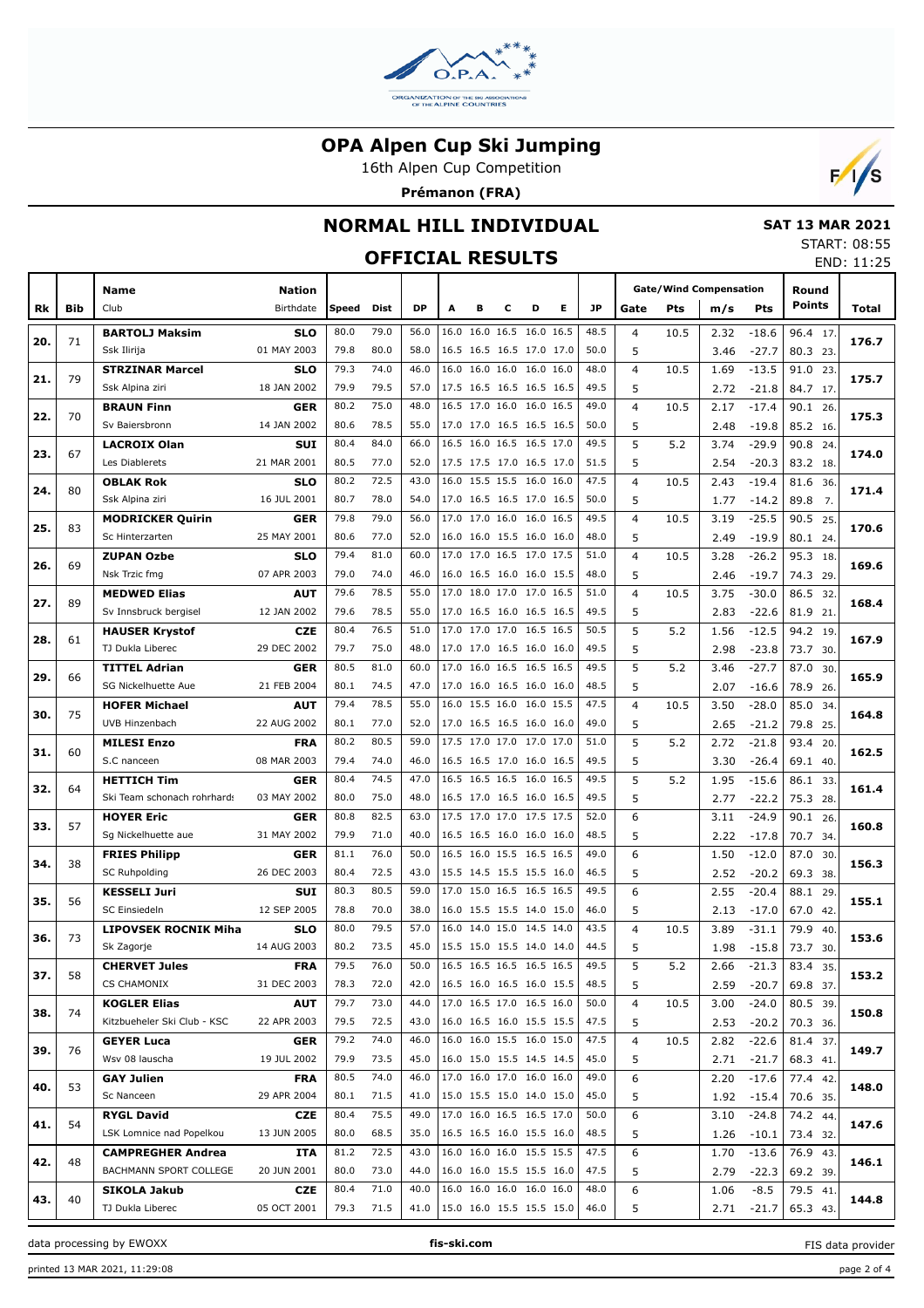

16th Alpen Cup Competition

**Prémanon (FRA)**



### **NORMAL HILL INDIVIDUAL**

## **OFFICIAL RESULTS**

 **SAT 13 MAR 2021** START: 08:55

|     |            | UFFILIAL KESULIS                         |                           |              |              |              |      |   |                                                      |   |   |              |                |            |                               |                    | END: 11:25    |          |       |
|-----|------------|------------------------------------------|---------------------------|--------------|--------------|--------------|------|---|------------------------------------------------------|---|---|--------------|----------------|------------|-------------------------------|--------------------|---------------|----------|-------|
|     |            | <b>Name</b>                              | <b>Nation</b>             |              |              |              |      |   |                                                      |   |   |              |                |            | <b>Gate/Wind Compensation</b> |                    | Round         |          |       |
| Rk  | <b>Bib</b> | Club                                     | Birthdate                 | Speed        | Dist         | <b>DP</b>    | A    | в | c                                                    | D | Е | JP.          | Gate           | <b>Pts</b> | m/s                           | Pts                | <b>Points</b> |          | Total |
|     |            | <b>REPELLIN Ari</b>                      | <b>FRA</b>                | 80.6         | 74.5         | 47.0         |      |   | 16.5 16.5 16.5 15.0 15.5                             |   |   | 48.5         | 6              |            | 1.79                          | $-14.3$            | 81.2 38.      |          |       |
| 44. | 43         | Chamonix                                 | 18 MAR 2004               | 79.2         | 65.5         | 29.0         |      |   | 16.0 15.5 15.5 15.5 15.5                             |   |   | 46.5         | 5              |            | 2.15                          | $-17.2$            | 58.3 47.      |          | 139.5 |
| 45. | 72         | <b>HLADNIK Matic</b>                     | <b>SLO</b>                | 78.9         | 76.0         | 50.0         |      |   | 16.0 16.0 16.0 16.0 16.0                             |   |   | 48.0         | $\overline{4}$ | 10.5       | 4.61                          | $-36.9$            | 71.6          | 45       | 133.6 |
|     |            | ND Ratece Planica                        | 18 OCT 2002               | 78.7         | 73.5         | 45.0         |      |   | 15.5 15.5 15.5 15.0 14.5                             |   |   | 46.0         | 5              |            | 3.62                          | $-29.0$            | 62.0 44.      |          |       |
| 46. | 39         | <b>SIEBER Marius</b>                     | <b>SUI</b>                | 80.8         | 69.0         | 36.0         |      |   | 16.0 16.5 16.0 15.0 15.0                             |   |   | 47.0         | 6              |            | 1.47                          | $-11.8$            | 71.2 46.      |          | 129.8 |
|     |            | Am Bachtel                               | 22 FEB 2005               | 79.7         | 67.5         | 33.0         |      |   | 15.5 15.5 16.0 15.5 15.5                             |   |   | 46.5         | 5              |            | 2.61                          | $-20.9$            | 58.6 46.      |          |       |
| 47. | 41         | <b>MELINE Celestin</b>                   | <b>FRA</b>                | 80.3         | 65.0         | 28.0         |      |   | 15.0 14.5 15.0 15.0 15.5                             |   |   | 45.0         | 6              |            | 1.47                          | $-11.8$            | 61.2 52       |          | 122.3 |
|     |            | As Gerardmer ski noridique               | 31 JAN 2005               | 79.7         | 67.5         | 33.0         |      |   | 16.0 16.5 15.0 15.5 16.0                             |   |   | 47.5         | 5              |            | 2.43                          | $-19.4$            | 61.1 45.      |          |       |
| 48. | 45         | <b>TRUNZ Felix</b>                       | <b>SUI</b>                | 81.1         | 65.0         | 28.0         |      |   | 16.0 15.5 16.5 15.5 16.0                             |   |   | 47.5         | 6              |            | 1.28                          | $-10.2$            | 65.3          | -48.     | 120.5 |
|     |            | Am Bachtel                               | 20 APR 2006               | 80.4         | 66.0         | 30.0         |      |   | 15.5 16.0 15.0 15.0 15.0                             |   |   | 45.5         | 5              |            | 2.54                          | $-20.3$            | 55.2 48.      |          |       |
| 49. | 52         | <b>IMHOF Mauro</b>                       | <b>SUI</b>                | 80.6         | 66.5         | 31.0         |      |   | 15.5 15.5 15.0 14.5 15.5                             |   |   | 46.0         | 6              |            | 1.69                          | $-13.5$            | 63.5          | -49.     | 114.0 |
|     |            | Einsiedeln                               | 11 MAR 2005               | 79.4         | 63.0         | 24.0         |      |   | 15.0 15.0 14.5 14.0 15.0                             |   |   | 44.5         | 5              |            | 2.25                          | $-18.0$            | 50.5 50.      |          |       |
| 50. | 47         | <b>TOUSSAINT Ange</b>                    | <b>FRA</b>                | 80.8         | 65.5         | 29.0         |      |   | 15.5 15.5 16.0 15.0 16.0                             |   |   | 47.0         | 6              |            | 1.68                          | $-13.4$            | 62.6          | 50.      | 113.4 |
|     |            | AS GERARDMER SN                          | 25 MAR 2003               | 79.9         | 60.0         | 18.0         |      |   | 14.5 15.5 14.5 15.0 15.5                             |   |   | 45.0         | 5              |            | 1.53                          | $-12.2$            | 50.8 49       |          |       |
| 51. | 44         | <b>KRENEK Filip</b>                      | <b>CZE</b>                | 80.4         | 66.5         | 31.0         |      |   | 15.0 15.5 15.0 15.0 15.5                             |   |   | 45.5         | 6              |            | 1.05                          | $-8.4$             | 68.1          | 47       | 110.2 |
|     |            | TJ Roznov pod Radhostem                  | 09 DEC 2005               | 78.5         | 63.5         | 25.0         |      |   | 15.0 14.5 14.5 13.5 14.5                             |   |   | 43.5         | 5              |            | 3.30                          | $-26.4$            | 42.1 54.      |          |       |
| 52. | 49         | <b>VON GRUENIGEN Kim</b>                 | <b>SUI</b>                | 81.0         | 66.5         | 31.0         |      |   | 16.0 16.0 16.0 16.0 15.5                             |   |   | 48.0         | 6              |            | 2.47                          | $-19.8$            | 59.2 54       |          | 102.0 |
|     |            | Gstaad                                   | 30 APR 2003               | 80.5         | 63.5         | 25.0         |      |   | 15.5 15.0 16.0 16.0 15.5                             |   |   | 47.0         | 5              |            | 3.65                          | $-29.2$            | 42.8          | 53.      |       |
| 53. | 37         | <b>WOODBRIDGE Sebastien</b>              | <b>FRA</b>                | 79.3         | 58.0         | 14.0         | 15.0 |   | 15.5 14.5 15.0 14.5                                  |   |   | 44.5         | 6              |            | 0.49                          | $-3.9$             | 54.6          | 56       | 101.6 |
|     |            | <b>CS COURCHEVEL</b>                     | 19 JAN 2007               | 78.4         | 58.5         | 15.0         |      |   | 15.0 16.0 15.0 15.0 15.0                             |   |   | 45.0         | 5              |            | 1.62                          | $-13.0$            | 47.0          | 51.      |       |
| 54. | 50         | <b>STURM Micha</b>                       | <b>SUI</b>                | 80.6         | 64.0         | 26.0         |      |   | 15.0 15.0 15.0 15.5 15.5                             |   |   | 45.5         | 6              |            | 1.68                          | $-13.4$            | 58.1          | 55       | 99.5  |
|     |            | Ulisbach                                 | 11 FEB 2004               | 79.0         | 59.5         | 17.0         |      |   | 15.5 16.5 15.5 15.0 16.0                             |   |   | 47.0         | 5              |            | 2.83                          | $-22.6$            | 41.4          | 55.      |       |
| 55. | 51         | <b>JACQUEL Naokin</b>                    | <b>FRA</b>                | 80.7         | 66.0         | 30.0         |      |   | 16.0 15.5 15.5 15.5 15.5                             |   |   | 46.5         | 6              |            | 2.02                          | $-16.2$            | 60.3          | 53.      | 99.3  |
|     |            | A.S gerardmer ski nordique               | 13 JUN 2001               | 79.1         | 60.5         | 19.0         |      |   | 15.0 15.5 15.0 14.5 15.5                             |   |   | 45.5         | 5              |            | 3.19                          | $-25.5$            | 39.0 57.      |          |       |
| 56. | 36         | <b>DEREXEL Louison</b>                   | <b>FRA</b>                | 80.3         | 62.0         | 22.0         |      |   | 14.5 16.0 15.5 15.5 15.5                             |   |   | 46.5         | 6              |            | 0.86                          | $-6.9$             | 61.6          | 51       | 99.0  |
|     |            | As Geradmer ski nordigue                 | 10 NOV 2004               | 78.9         | 58.5         | 15.0         |      |   | 15.0 14.5 15.0 15.0 15.0                             |   |   | 45.0         | 5              |            | 2.82                          | $-22.6$            | 37.4          | 59.      |       |
| 57. | 46         | <b>REVILLIOD BLANCHARD Numa</b>          | <b>FRA</b>                | 80.0         | 61.0         | 20.0         |      |   | 13.5 15.0 13.5 13.5 13.5                             |   |   | 40.5         | 6              |            | 1.47                          | $-11.8$            | 48.7          | 58       | 91.8  |
|     |            | Sc Contamines montjoie                   | 12 JUL 2003               | 78.9         | 62.0         | 22.0         |      |   | 15.5 15.5 15.0 14.0 15.0                             |   |   | 45.5         | 5              |            | 3.05                          | $-24.4$            | 43.1 52.      |          |       |
| 58. | 34         | <b>CHAIGNARD Lucas</b>                   | <b>FRA</b>                | 80.3         | 56.0         | 10.0         |      |   | 15.5 15.5 15.0 15.0 15.0                             |   |   | 45.5         | 6              |            | 0.44                          | $-3.5$             | 52.0          | 57       | 91.5  |
|     |            | SKIEURS ROUSSELANDS                      | 28 JUL 2005               | 79.3<br>80.0 | 58.0<br>58.0 | 14.0<br>14.0 |      |   | 15.0 15.0 15.0 15.0 15.5<br>13.5 14.0 14.0 14.5 15.5 |   |   | 45.0<br>42.5 | 5              |            | 2.44                          | $-19.5$            | 39.5 56.      |          |       |
| 59. | 33         | <b>DUFRENE Raphael</b>                   | <b>FRA</b>                |              |              |              |      |   |                                                      |   |   |              | 6              |            | 1.74                          | $-13.9$            | 42.6          | 60       | 81.3  |
|     |            | <b>CS CHAMONIX</b>                       | 15 JUN 2004               | 78.9<br>79.3 | 58.0<br>60.5 | 14.0<br>19.0 |      |   | 14.0 14.0 14.5 15.0 15.5<br>14.0 14.5 15.0 15.0 15.0 |   |   | 43.5<br>44.5 | 5<br>6         |            | 2.35                          | $-18.8$            | 38.7 58.      |          |       |
| 60. | 35         | <b>MOUREAUX Faustin</b><br>Cs Courchevel | <b>FRA</b><br>24 MAY 2005 | 76.5         | 57.0         | 12.0         |      |   | 14.0 14.0 14.5 14.5 14.5                             |   |   | 43.0         | 5              |            | 1.86<br>3.88                  | $-14.9$<br>$-31.0$ | 48.6<br>24.0  | 59.      | 72.6  |
|     |            | <b>DELTELL Marti</b>                     | <b>SUI</b>                | 79.8         | 57.0         | 12.0         |      |   | 14.0 15.0 14.5 14.0 14.5                             |   |   | 43.0         | 6              |            | 1.88                          | $-15.0$            | 40.0          | 61<br>61 |       |
| 61. | 42         | Vallee de Joux                           | 07 JUN 2004               | 78.9         | 52.5         | 3.0          |      |   | 13.5 14.5 14.5 14.5 15.0                             |   |   | 43.5         | 5              |            | 1.78                          | $-14.2$            | 32.3 60.      |          | 72.3  |
|     |            |                                          |                           |              |              |              |      |   |                                                      |   |   |              |                |            |                               |                    |               |          |       |

| Did not start |                              |  |  |  |  |  |  |  |  |  |  |  |
|---------------|------------------------------|--|--|--|--|--|--|--|--|--|--|--|
| Bib           | <b>Name</b>                  |  |  |  |  |  |  |  |  |  |  |  |
| 63            | <b>GRUNDMANN Paul Justus</b> |  |  |  |  |  |  |  |  |  |  |  |